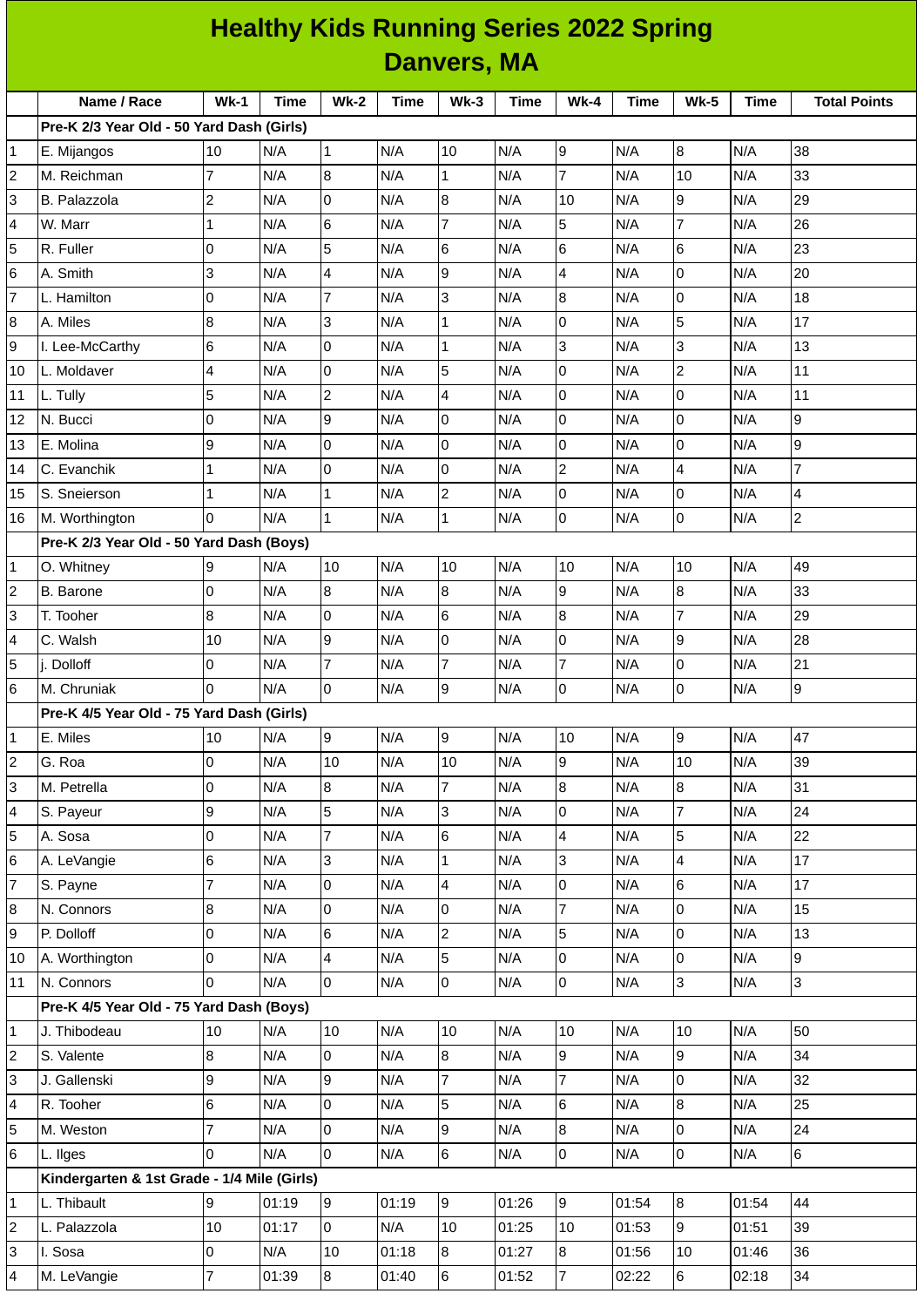## **Healthy Kids Running Series 2022 Spring Danvers, MA**

| 5              | A. Reichmann                               | 8               | 01:22 | $\,6$          | 01:55 | $\overline{7}$      | 01:40 | $\overline{4}$ | 03:27 | $\overline{7}$ | 02:06 | 32             |
|----------------|--------------------------------------------|-----------------|-------|----------------|-------|---------------------|-------|----------------|-------|----------------|-------|----------------|
| 6              | L. Faustino                                | $\overline{0}$  | N/A   | $\overline{7}$ | 01:41 | 5                   | 01:57 | 6              | 02:41 | 5              | 02:35 | 23             |
| 7              | S. Daniels                                 | 0               | N/A   | $\overline{0}$ | N/A   | 0                   | N/A   | 5              | 02:46 | 4              | 03:10 | 9              |
| 8              | E. Ilges                                   | O               | N/A   | $\overline{0}$ | N/A   | $\mathbf{1}$        | 01:34 | $\overline{0}$ | N/A   | 0              | N/A   | $\mathbf{1}$   |
| 9              | M. Bucci                                   | $\overline{0}$  | N/A   | $\mathbf{1}$   | 01:40 | 0                   | N/A   | lo             | N/A   | 0              | N/A   | $\mathbf{1}$   |
|                | Kindergarten & 1st Grade - 1/4 Mile (Boys) |                 |       |                |       |                     |       |                |       |                |       |                |
| 1              | N. Connors                                 | 10              | 01:16 | 10             | 01:12 | 10                  | 01:13 | 10             | 01:39 | 10             | 01:36 | 50             |
| 2              | J. Miles                                   | $\overline{7}$  | 01:20 | 9              | 01:13 | 9                   | 01:14 | 10             | 01:39 | 9              | 01:42 | 44             |
| 3              | C. Carter                                  | 8               | 01:18 | 8              | 01:16 | 8                   | 01:21 | $\, 8$         | 01:51 | 8              | 01:44 | 40             |
| 4              | W. Lee-McCarthy                            | $6\phantom{.}6$ | 01:29 | $6\phantom{a}$ | 01:28 | 5                   | 01:39 | 6              | 02:09 | 4              | 02:09 | 27             |
| 5              | J. Evanchik                                | 5               | 01:37 | $\overline{7}$ | 01:26 | 3                   | 01:51 | 5              | 02:23 | $\mathbf{1}$   | 03:10 | 21             |
| 6              | M. Marr                                    | 9               | 01:17 | $\overline{3}$ | 01:39 | $\mathbf 1$         | 02:12 | 3              | 02:39 | 3              | 02:21 | 19             |
| 7              | B. Payne                                   | $\overline{0}$  | N/A   | 0              | N/A   | 6                   | 01:37 | $\overline{7}$ | 02:06 | 6              | 02:06 | 19             |
| 8              | J. Vesce                                   | $\overline{4}$  | 01:51 | 5              | 01:32 | 4                   | 01:49 | 0              | N/A   | 5              | 02:08 | 18             |
| 9              | C. McKinney                                | 3               | 01:55 | 4              | 01:38 | $\overline{c}$      | 02:05 | $\overline{4}$ | 02:28 | $\overline{c}$ | 03:03 | 15             |
| 10             | W. Marine                                  | O               | N/A   | $\overline{0}$ | N/A   | $\overline{7}$      | 01:22 | $\overline{0}$ | N/A   | 8              | 01:44 | 15             |
| 11             | A. Lee-McCarthy                            | $\mathbf{1}$    | 01:28 | $\mathbf 1$    | 01:36 | $\mathbf 1$         | 01:38 | $\mathbf{1}$   | 02:20 | 0              | N/A   | 4              |
| 12             | C. McWalters                               | $\mathbf{1}$    | 01:49 | $\overline{0}$ | N/A   | 0                   | N/A   | $\mathsf 0$    | N/A   | $\overline{0}$ | N/A   | $\mathbf 1$    |
|                | 2nd & 3rd Grade - 1/2 Mile (Girls)         |                 |       |                |       |                     |       |                |       |                |       |                |
| 1              | C. Carter                                  | 8               | 03:29 | 10             | 04:07 | 8                   | 04:32 | 9              | 05:08 | $\overline{8}$ | 04:49 | 43             |
| 2              | R. Palazzola                               | 10              | 02:51 | $\overline{0}$ | N/A   | 10                  | 03:40 | 10             | 03:50 | 10             | 03:38 | 40             |
| 3              | N. Thibault                                | 7               | 03:54 | 9              | 04:25 | 6                   | 05:29 | $\, 8$         | 05:37 | 6              | 06:43 | 36             |
| 4              | E. Anzelmo                                 | 9               | 03:09 | $\overline{0}$ | N/A   | 9                   | 04:07 | $\mathbf 0$    | N/A   | $\overline{9}$ | 04:19 | 27             |
| 5              | M. Mahoney                                 | 5               | 04:40 | $\overline{0}$ | N/A   | $\overline{7}$      | 05:26 | $\mathsf{O}$   | N/A   | $\overline{7}$ | 06:42 | 19             |
| 6              | R. McWalters                               | 6               | 04:18 | $\overline{0}$ | N/A   | 0                   | N/A   | 0              | N/A   | 0              | N/A   | 6              |
| 7              | E. Doherty                                 | 0               | N/A   | $\overline{0}$ | N/A   | $\mathbf 1$         | 05:26 | $\mathbf{1}$   | 05:47 | 0              | N/A   | $\overline{c}$ |
| 8              | E. Doherty                                 | $\overline{0}$  | N/A   | $\overline{0}$ | N/A   | $\mathbf{1}$        | 05:26 | $\overline{0}$ | N/A   | 0              | N/A   | $\mathbf 1$    |
|                | 2nd & 3rd Grade - 1/2 Mile (Boys)          |                 |       |                |       |                     |       |                |       |                |       |                |
| 1              | D. Giraldo                                 | 5               | 04:16 | 10             | 02:55 | 9                   | 04:00 | 9              | 04:04 | 10             | 03:47 | 43             |
| 2              | S. Falchek                                 | 10              | 03:13 | 0              | N/A   | 8                   | 04:13 | 8              | 04:22 | $\overline{0}$ | N/A   | 26             |
| 3              | L. Smith                                   | $\overline{8}$  | 03:24 | $\overline{0}$ | N/A   | $\overline{7}$      | 04:14 | $\overline{7}$ | 04:28 | 0              | N/A   | 22             |
| 4              | S. Gates                                   | $\overline{0}$  | N/A   | $\overline{0}$ | N/A   | 10                  | 03:35 | 10             | 03:38 | 0              | N/A   | 20             |
| 5              | Z. Tooher                                  | $\overline{7}$  | 03:29 | $\overline{0}$ | N/A   | 5                   | 04:50 | 6              | 05:53 | 0              | N/A   | 18             |
| 6              | C. Petrella                                | l0              | N/A   | 9              | 04:08 | 6                   | 04:22 | $\mathsf{O}$   | N/A   | $\overline{0}$ | N/A   | 15             |
| 7              | C. Sokol                                   | 10              | 03:13 | $\overline{0}$ | N/A   | 0                   | N/A   | 0              | N/A   | 0              | N/A   | 10             |
| 8              | C. Kyrouz                                  | $6\overline{6}$ | 03:52 | $\overline{0}$ | N/A   | 0                   | N/A   | $\overline{0}$ | N/A   | $\overline{0}$ | N/A   | 6              |
| 9              | P. Parsons                                 | 5               | 04:16 | $\overline{0}$ | N/A   | 0                   | N/A   | $\mathsf 0$    | N/A   | $\overline{0}$ | N/A   | 5              |
| 10             | P.V                                        | 1               | 02:41 | $\overline{0}$ | N/A   | $\mathsf{O}\xspace$ | N/A   | $\overline{0}$ | N/A   | $\overline{0}$ | N/A   | $\mathbf{1}$   |
|                | 4th & 5th Grade - 1 Mile (Girls)           |                 |       |                |       |                     |       |                |       |                |       |                |
| 1              | C. Anzelmo                                 | 10              | 07:27 | $\overline{0}$ | N/A   | 9                   | 09:08 | 10             | 09:15 | 10             | 08:59 | 39             |
| 2              | M. Andrews                                 | 0               | N/A   | $\overline{0}$ | N/A   | 10                  | 09:02 | $\overline{9}$ | 09:48 | 9              | 09:32 | 28             |
| 3              | N. Daniels                                 | $\overline{0}$  | N/A   | $\overline{0}$ | N/A   | 8                   | 13:23 | 8              | 15:48 | $\overline{7}$ | 13:20 | 23             |
| 4              | <b>B.</b> Stefanek                         | $\bf{8}$        | 09:22 | $\overline{0}$ | N/A   | 0                   | N/A   | 0              | N/A   | $\bf{8}$       | 11:01 | 16             |
| 5              | <b>B.</b> Sherman                          | 9               | 08:50 | $\overline{0}$ | N/A   | $\mathsf{O}\xspace$ | N/A   | $\overline{0}$ | N/A   | $\overline{0}$ | N/A   | 9              |
|                | 4th & 5th Grade - 1 Mile (Boys)            |                 |       |                |       |                     |       |                |       |                |       |                |
| 1              | H. Payne                                   | 9               | 08:03 | 10             | 09:51 | $\overline{0}$      | N/A   | 10             | 10:02 | 10             | 10:17 | 39             |
| $\overline{c}$ | M. Moriarty                                | 10              | 07:49 | $\overline{0}$ | N/A   | $\overline{0}$      | N/A   | 0              | N/A   | 0              | N/A   | 10             |
|                | 6th - 8th Grade - 1 Mile (Girls)           |                 |       |                |       |                     |       |                |       |                |       |                |
| 1              | E. Stefanek                                | 9               | 07:46 | $\overline{0}$ | N/A   | $10\,$              | 09:44 | 0              | N/A   | 10             | 10:26 | 29             |